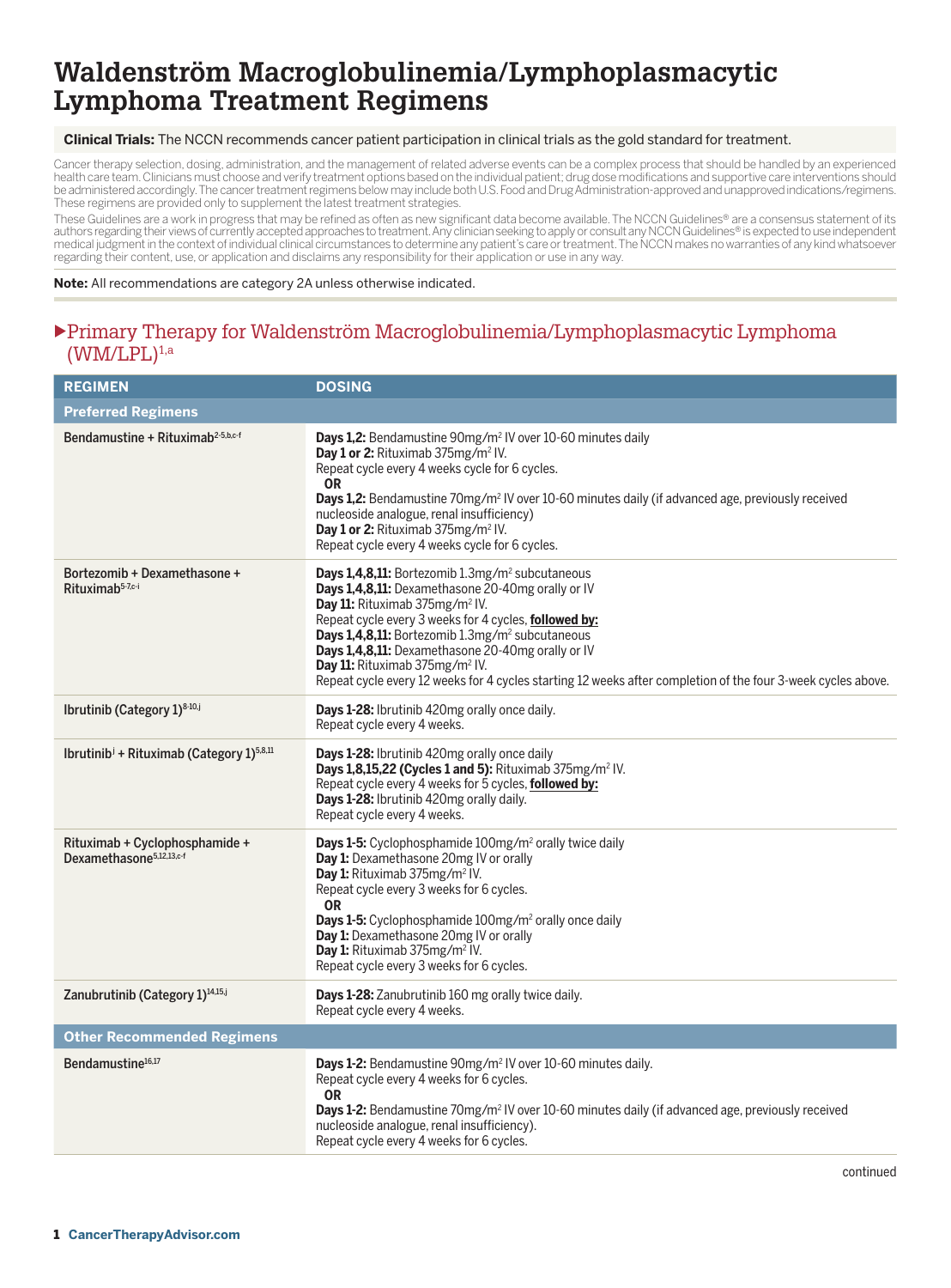### $\blacktriangleright$  Primary Therapy for WM/LPL<sup>1,a</sup> (continued)

| <b>REGIMEN</b>                                                           | <b>DOSING</b>                                                                                                                                                                                                                                                                                                                                                                                                                                                                                                                                                                                                                                                                                                                                                                                                                                                                           |  |
|--------------------------------------------------------------------------|-----------------------------------------------------------------------------------------------------------------------------------------------------------------------------------------------------------------------------------------------------------------------------------------------------------------------------------------------------------------------------------------------------------------------------------------------------------------------------------------------------------------------------------------------------------------------------------------------------------------------------------------------------------------------------------------------------------------------------------------------------------------------------------------------------------------------------------------------------------------------------------------|--|
| <b>Other Recommended Regimens (continued)</b>                            |                                                                                                                                                                                                                                                                                                                                                                                                                                                                                                                                                                                                                                                                                                                                                                                                                                                                                         |  |
| Bortezomib <sup>6,18-20,g-i</sup>                                        | Days 1,4,8,11: Bortezomib 1.3mg/m <sup>2</sup> IV subcutaneous.<br>Repeat cycle every 3 weeks for 8 cycles.<br><b>OR</b><br>Days 1,8,15: Bortezomib 1.6mg/m <sup>2</sup> IV subcutaneous.<br>Repeat cycle every 4 weeks for 6 cycles.                                                                                                                                                                                                                                                                                                                                                                                                                                                                                                                                                                                                                                                   |  |
| Bortezomib + Dexamethasone <sup>6,7,19-21,g,h</sup>                      | <b>Days 1,4,8,11:</b> Bortezomib 1.3mg/m <sup>2</sup> subcutaneous<br>Days 1,4,8,11: Dexamethasone 20-40mg orally or IV.<br>Repeat cycle every 3 weeks for 8 cycles.<br><b>OR</b><br>Days 1,8,15: Bortezomib 1.6mg/m <sup>2</sup> subcutaneous<br>Days 1,8,15: Dexamethasone 20-40mg orally or IV.<br>Repeat cycle every 4 weeks for 6 cycles.<br><b>OR</b><br>Days 1,8,15,22: Bortezomib 1.6mg/m <sup>2</sup> subcutaneous<br>Days 1,8,15,22: Dexamethasone 20-40mg orally or IV.<br>Repeat cycle every 5 weeks for 6 cycles.                                                                                                                                                                                                                                                                                                                                                          |  |
| Bortezomib + Rituximab <sup>6,20-22.c-i</sup>                            | Days 1,8,15: Bortezomib 1.6mg/m <sup>2</sup> IV subcutaneous<br>Days 1,8,15,22 (Cycles 1 and 4): Rituximab 375mg/m <sup>2</sup> IV.<br>Repeat cycle every 4 weeks for 6 cycles.<br><b>OR</b><br>Days 1,8,15,22: Bortezomib 1.6mg/m <sup>2</sup> IV subcutaneous<br>Days 1,8,15,22 (Cycles 1 and 4): Rituximab 375mg/m <sup>2</sup> IV.<br>Repeat cycle every 5 weeks for 6 cycles.<br><b>OR</b><br>Days 1,4,8,11: Bortezomib 1.3mg/m <sup>2</sup> IV subcutaneous<br>Day 1: Rituximab 375mg/m <sup>2</sup> IV.<br>Repeat cycle every 3 weeks for 6 cycles.                                                                                                                                                                                                                                                                                                                              |  |
| Carfilzomib + Dexamethasone +<br>Rituximab <sup>23,24,c-g,k</sup>        | <b>Days 1-2,8-9:</b> Carfilzomib 20mg/m <sup>2</sup> (maximum 44 mg) IV over 20 minutes daily<br>Days 1-2,8-9: Dexamethasone 20mg orally or IV daily.<br>Days 2,9: Rituximab 375mg/m <sup>2</sup> IV.<br>Administer induction therapy for one 3-week cycle, followed by:<br><b>Days 1-2,8-9:</b> Carfilzomib 36mg/m <sup>2</sup> (maximum 79.2mg) IV over 30 minutes daily<br>Days 1-2,8-9: Dexamethasone 20mg orally or IV daily<br>Days 2,9: Rituximab 375 mg/m <sup>2</sup> IV.<br>Repeat cycle every 3 weeks for 5 cycles (beginning with cycle 2), followed by maintenance therapy with:<br><b>Days 1-2:</b> Carfilzomib 36mg/m <sup>2</sup> (maximum 79.2mg) IV over 30 minutes daily<br>Days 1-2: Dexamethasone 20mg orally or IV daily<br>Day 2: Rituximab 375mg/m <sup>2</sup> IV.<br>Repeat cycle every 8 weeks for 8 cycles beginning 8 weeks after completion of induction. |  |
| Cladribine <sup>25-28,g,l,m</sup>                                        | Days 1-5: Cladribine 0.12mg/kg IV over 2 hours daily.<br>Repeat cycle every 4 weeks for 2-4 cycles.<br><b>OR</b><br>Days 1-5: Cladribine 0.1 mg/kg subcutaneous daily.<br>Repeat cycle every 4 weeks for 2-4 cycles.                                                                                                                                                                                                                                                                                                                                                                                                                                                                                                                                                                                                                                                                    |  |
| Cladribine + Rituximab <sup>5,25,29,c-g,l,m</sup>                        | Day 1: Rituximab 375mg/m <sup>2</sup> IV, followed by:<br>Days 1-5: Cladribine 0.1mg/kg subcutaneous daily.<br>Repeat cycle for 4 cycles for 2-4 cycles.                                                                                                                                                                                                                                                                                                                                                                                                                                                                                                                                                                                                                                                                                                                                |  |
| Fludarabine <sup>30-32,g,l,m</sup>                                       | Days 1-5: Fludarabine 25-30mg/m <sup>2</sup> IV over 30 minutes daily.<br>Repeat cycle every 4 weeks for 4-6 cycles.                                                                                                                                                                                                                                                                                                                                                                                                                                                                                                                                                                                                                                                                                                                                                                    |  |
| Fludarabine + Cyclophosphamide +<br>Rituximab <sup>5,33,34,b-g,l,m</sup> | <b>Days 1-3:</b> Fludarabine 25mg/m <sup>2</sup> IV over 30 minutes daily<br>Days 1-3: Cyclophosphamide 250mg/m <sup>2</sup> IV over 30 minutes<br>Day 1: Rituximab 375mg/m <sup>2</sup> IV.<br>Repeat cycle every 4 weeks for 4-6 cycles.                                                                                                                                                                                                                                                                                                                                                                                                                                                                                                                                                                                                                                              |  |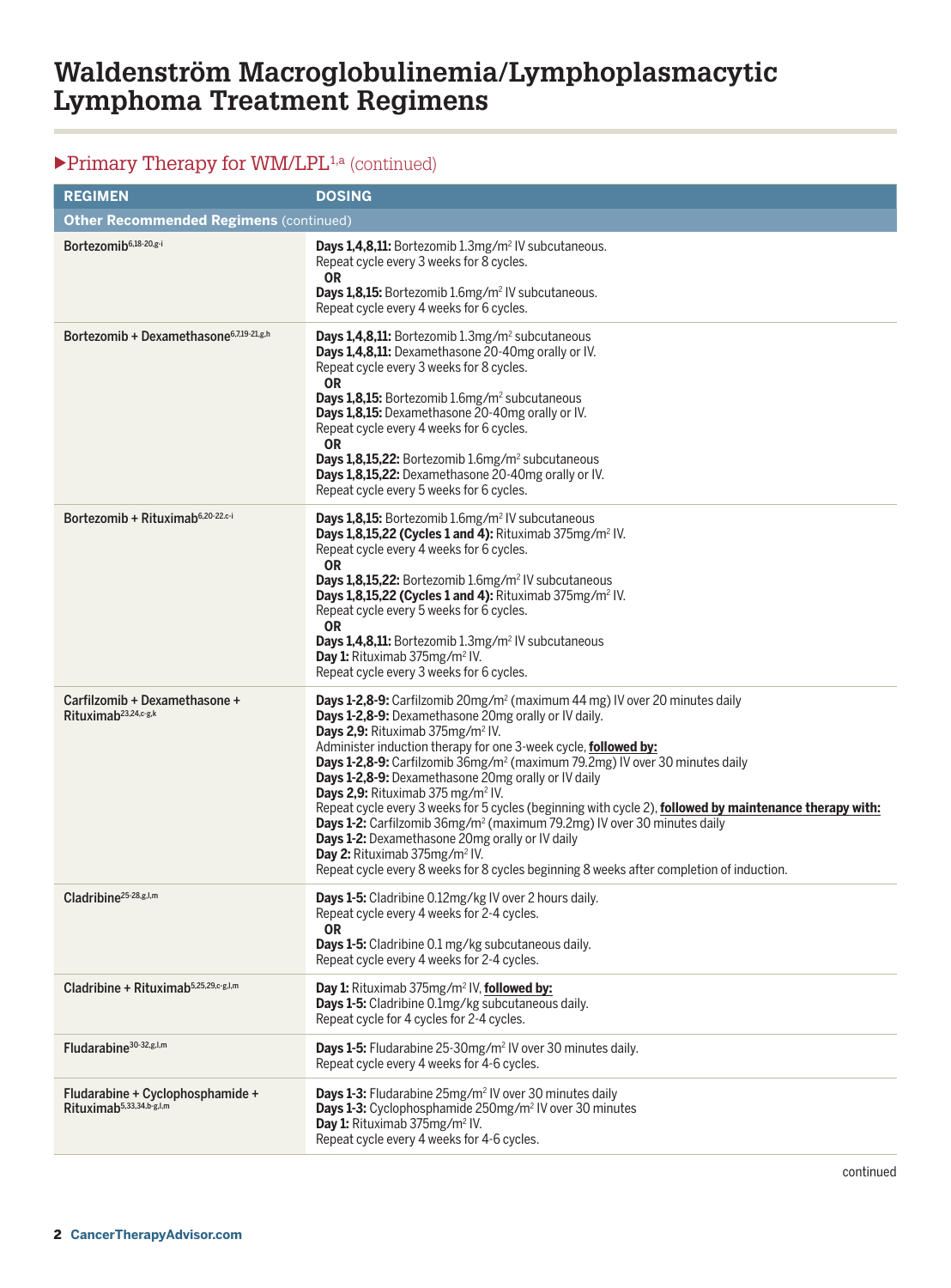### $\blacktriangleright$  Primary Therapy for WM/LPL<sup>1,a</sup> (continued)

| <b>REGIMEN</b>                                                              | <b>DOSING</b>                                                                                                                                                                                                                                                                                                                                                                             |  |
|-----------------------------------------------------------------------------|-------------------------------------------------------------------------------------------------------------------------------------------------------------------------------------------------------------------------------------------------------------------------------------------------------------------------------------------------------------------------------------------|--|
| <b>Other Recommended Regimens (continued)</b>                               |                                                                                                                                                                                                                                                                                                                                                                                           |  |
| Fludarabine + Rituximab <sup>5,35,36,c-g,l,m</sup>                          | <b>Days 1-5:</b> Fludarabine 25mg/m <sup>2</sup> IV over 30 minutes daily<br><b>Day 1:</b> Rituximab $375$ mg/m <sup>2</sup> IV.<br>Repeat cycle every 4 weeks for 4-6 cycles.                                                                                                                                                                                                            |  |
| Ixazomib <sup>j</sup> + Dexamethasone +<br>Rituximab <sup>5,37,38,c-g</sup> | Days 1,8,15: Ixazomib 4mg orally once daily<br>Days 1,8,15: Dexamethasone 20 mg orally or IV.<br>Repeat cycle every 4 weeks for 2 cycles, followed by:<br>Days 1,8,15: Ixazomib 4mg orally once daily<br>Days 1,8,15: Dexamethasone 20mg orally or IV<br><b>Day 1:</b> Rituximab 375 mg/m <sup>2</sup> IV.<br>Repeat cycle every 4 weeks for 4 cycles beginning with cycle 3 (cycles 3-6) |  |
| $Rituxima b5,39-41,c-f$                                                     | <b>Day 1:</b> Rituximab 375 mg/m <sup>2</sup> IV.<br>Administer for one 4-week cycle; may repeat cycle after 3 months for a total of 8 doses.                                                                                                                                                                                                                                             |  |
| Rituximab + Cyclophosphamide +<br>Prednisone <sup>5,42,c-f</sup>            | <b>Day 1:</b> Cyclophosphamide 1000mg/m <sup>2</sup> IV over 30 minutes<br>Days 1-5: Prednisone 100mg orally once daily<br>Day 1: Rituximab 375 mg/m <sup>2</sup> IV.<br>Repeat cycle every 3 weeks for 6 cycles.                                                                                                                                                                         |  |

### $\blacktriangleright$  Therapy for Previously Treated WM/LPL<sup>1,a</sup>

| <b>Preferred Regimens</b>                                              |                                                                                                                                                                                                                                                                                                                                                                                                                                                                                                                  |  |
|------------------------------------------------------------------------|------------------------------------------------------------------------------------------------------------------------------------------------------------------------------------------------------------------------------------------------------------------------------------------------------------------------------------------------------------------------------------------------------------------------------------------------------------------------------------------------------------------|--|
| Bendamustine + Rituximab <sup>2-5,b-f</sup>                            | <b>Days 1.2:</b> Bendamustine 90mg/m <sup>2</sup> IV over 10-60 minutes daily<br>Day 1 or 2: Rituximab 375mg/m <sup>2</sup> IV.<br>Repeat cycle every 4 weeks cycle for 6 cycles.<br><b>OR</b><br><b>Days 1.2:</b> Bendamustine 70mg/m <sup>2</sup> IV over 10-60 minutes daily (if advanced age, previously received<br>nucleoside analogue, renal insufficiency)<br>Day 1 or 2: Rituximab 375mg/m <sup>2</sup> IV.<br>Repeat cycle every 4 weeks cycle for 6 cycles.                                           |  |
| Bortezomib + Dexamethasone +<br>Rituximab <sup>5-7,c-i</sup>           | <b>Days 1,4,8,11:</b> Bortezomib 1.3mg/m <sup>2</sup> subcutaneous<br>Days 1,4,8,11: Dexamethasone 20-40mg orally or IV<br>Day 11: Rituximab 375mg/m <sup>2</sup> IV.<br>Repeat cycle every 3 weeks for 4 cycles, followed by:<br>Days 1,4,8,11: Bortezomib 1.3mg/m <sup>2</sup> subcutaneous<br>Days 1,4,8,11: Dexamethasone 20-40mg orally or IV<br>Day 11: Rituximab 375mg/m <sup>2</sup> IV.<br>Repeat cycle every 12 weeks for 4 cycles starting 12 weeks after completion of the four 3-week cycles above. |  |
| Ibrutinib (Category 1) <sup>8-10,j</sup>                               | Days 1-28: Ibrutinib 420mg orally daily.<br>Repeat cycle every 4 weeks.                                                                                                                                                                                                                                                                                                                                                                                                                                          |  |
| Ibrutinib <sup>j</sup> + Rituximab (Category 1) <sup>5,8,11,c-f</sup>  | Days 1-28: Ibrutinib 420mg orally daily<br>Days 1,8,15,22 (Cycles 1 and 5): Rituximab 375mg/m <sup>2</sup> IV.<br>Repeat cycle every 4 weeks for 5 cycles, followed by:<br>Days 1-28: Ibrutinib 420mg orally daily.<br>Repeat cycle every 4 weeks.                                                                                                                                                                                                                                                               |  |
| Rituximab + Cyclophosphamide +<br>Dexamethasone <sup>5,12,13,c-f</sup> | <b>Days 1-5:</b> Cyclophosphamide 100mg/m <sup>2</sup> orally twice daily<br>Day 1: Dexamethasone 20mg IV or orally<br>Day 1: Rituximab 375mg/m <sup>2</sup> IV.<br>Repeat cycle every 3 weeks for 6 cycles.<br><b>OR</b><br><b>Days 1-5:</b> Cyclophosphamide 100mg/m <sup>2</sup> orally once daily<br>Day 1: Dexamethasone 20mg IV or orally<br>Day 1: Rituximab 375mg/m <sup>2</sup> IV.<br>Repeat cycle every 3 weeks for 6 cycles.                                                                         |  |
| Zanubrutinib (Category 1) <sup>14,15,j</sup>                           | Days 1-28: Zanubrutinib 160mg orally twice daily.<br>Repeat cycle every 4 weeks.                                                                                                                                                                                                                                                                                                                                                                                                                                 |  |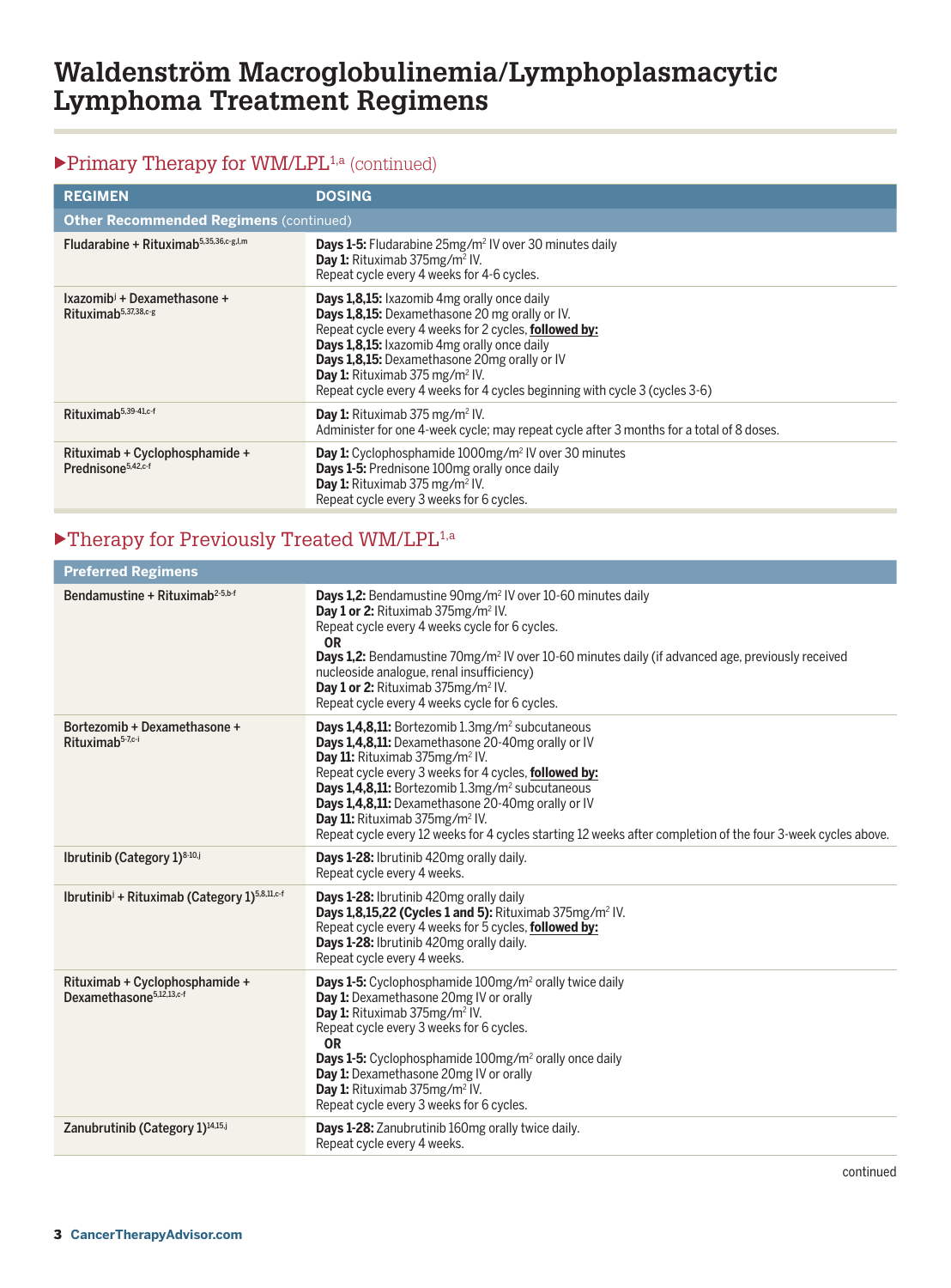## ▶Therapy for Previously Treated WM/LPL<sup>1,a</sup> (continued)

| <b>REGIMEN</b>                                                                                               | <b>DOSING</b>                                                                                                                                                                                                                                                                                                                                                                                                                                                                                                                                              |
|--------------------------------------------------------------------------------------------------------------|------------------------------------------------------------------------------------------------------------------------------------------------------------------------------------------------------------------------------------------------------------------------------------------------------------------------------------------------------------------------------------------------------------------------------------------------------------------------------------------------------------------------------------------------------------|
| <b>Other Recommended Regimens</b>                                                                            |                                                                                                                                                                                                                                                                                                                                                                                                                                                                                                                                                            |
| Acalabrutinib <sup>43,44,j</sup>                                                                             | Days 1-28: Acalabrutinib 100mg orally twice daily.<br>Repeat cycle every 4 weeks.                                                                                                                                                                                                                                                                                                                                                                                                                                                                          |
| Bendamustine <sup>16,17</sup>                                                                                | Days 1-2: Bendamustine 90mg/m <sup>2</sup> IV over 10-60 minutes daily.<br>Repeat cycle every 4 weeks for 6 cycles.<br><b>OR</b><br>Days 1-2: Bendamustine 70mg/m <sup>2</sup> IV over 10-60 minutes daily (if advanced age, previously received<br>nucleoside analogue, renal insufficiency).<br>Repeat cycle every 4 weeks for 6 cycles.                                                                                                                                                                                                                 |
| Bortezomib <sup>6,18-20,g-i</sup>                                                                            | Days 1,4,8,11: Bortezomib 1.3mg/m <sup>2</sup> IV subcutaneous.<br>Repeat cycle every 3 weeks for 8 cycles.<br><b>OR</b><br>Days 1,8,15: Bortezomib 1.6mg/m <sup>2</sup> IV subcutaneous.<br>Repeat cycle every 4 weeks for 6 cycles.                                                                                                                                                                                                                                                                                                                      |
| Bortezomib + Dexamethasone $6,7,19-21, g,h$                                                                  | Days 1,4,8,11: Bortezomib 1.3mg/m <sup>2</sup> subcutaneous<br>Days 1,4,8,11: Dexamethasone 20-40mg orally or IV.<br>Repeat cycle every 3 weeks for 8 cycles.<br><b>OR</b><br>Days 1,8,15: Bortezomib 1.6mg/m <sup>2</sup> subcutaneous<br>Days 1,8,15: Dexamethasone 20-40mg orally or IV.<br>Repeat cycle every 4 weeks for 6 cycles.<br><b>OR</b><br>Days 1,8,15,22: Bortezomib 1.6mg/m <sup>2</sup> subcutaneous<br>Days 1,8,15,22: Dexamethasone 20-40mg orally or IV.<br>Repeat cycle every 5 weeks for 6 cycles.                                    |
| Bortezomib + Rituximab <sup>6,20-22,c-i</sup>                                                                | Days 1,8,15: Bortezomib 1.6mg/m <sup>2</sup> IV subcutaneous<br>Days 1,8,15,22 (Cycles 1 and 4): Rituximab 375mg/m <sup>2</sup> IV.<br>Repeat cycle every 4 weeks for 6 cycles.<br><b>OR</b><br>Days 1,8,15,22: Bortezomib 1.6mg/m <sup>2</sup> IV subcutaneous<br>Days 1,8,15,22 (Cycles 1 and 4): Rituximab 375mg/m <sup>2</sup> IV.<br>Repeat cycle every 5 weeks for 6 cycles.<br><b>OR</b><br>Days 1,4,8,11: Bortezomib 1.3mg/m <sup>2</sup> IV subcutaneous<br>Day 1: Rituximab 375mg/m <sup>2</sup> IV.<br>Repeat cycle every 3 weeks for 6 cycles. |
| Cladribine <sup>25-28,g,l,m</sup>                                                                            | Days 1-5: Cladribine 0.12mg/kg IV over 2 hours daily.<br>Repeat every 4 weeks for 2-4 cycles.<br><b>OR</b><br>Days 1-5: Cladribine 0.1mg/kg subcutaneous daily.<br>Repeat cycle every 4 weeks for 2-4 cycles.                                                                                                                                                                                                                                                                                                                                              |
| Cladribine + Rituximab <sup>5,25,29,c-g,I,m</sup>                                                            | Day 1: Rituximab 375mg/m <sup>2</sup> IV, followed by:<br>Days 1-5: Cladribine 0.1mg/kg subcutaneous daily.<br>Repeat cycle every 4 weeks for 2-4 cycles.                                                                                                                                                                                                                                                                                                                                                                                                  |
| CHOP (Cyclophosphamide + Doxorubicin +<br>Vincristine + Prednisone) <sup>5,42,h,l,m</sup>                    | Day 1: Cyclophosphamide 750mg/m <sup>2</sup> IV over 30 minutes<br>Day 1: Doxorubicin 50mg/m <sup>2</sup> IV push<br>Day 1: Vincristine 1.4mg/m <sup>2</sup> (maximum 2 mg) IV over 5-10 minutes.<br>Davs 1-5: Prednisone 100mg orally once daily.<br>Repeat cycle every 3 weeks for 6-8 cycles.                                                                                                                                                                                                                                                           |
| CHOP (Cyclophosphamide +<br>Doxorubicin + Vincristine + Prednisone) +<br>Rituximab <sup>5,42,c-f,h,l,m</sup> | Day 1: Cyclophosphamide 750mg/m <sup>2</sup> IV over 30 minutes<br>Day 1: Doxorubicin 50mg/m <sup>2</sup> IV push<br>Day 1: Vincristine 1.4mg/m <sup>2</sup> (maximum 2mg) IV over 5-10 minutes.<br>Days 1-5: Prednisone 100mg orally once daily<br>Day 1: Rituximab 375mg/m <sup>2</sup> IV.<br>Repeat cycle every 3 weeks for 6-8 cycles.                                                                                                                                                                                                                |
| Fludarabine <sup>30-32,g,l,m</sup>                                                                           | Days 1-5: Fludarabine 25-30mg/m <sup>2</sup> IV over 30 minutes daily.<br>Repeat cycle every 4 weeks for 4-6 cycles.                                                                                                                                                                                                                                                                                                                                                                                                                                       |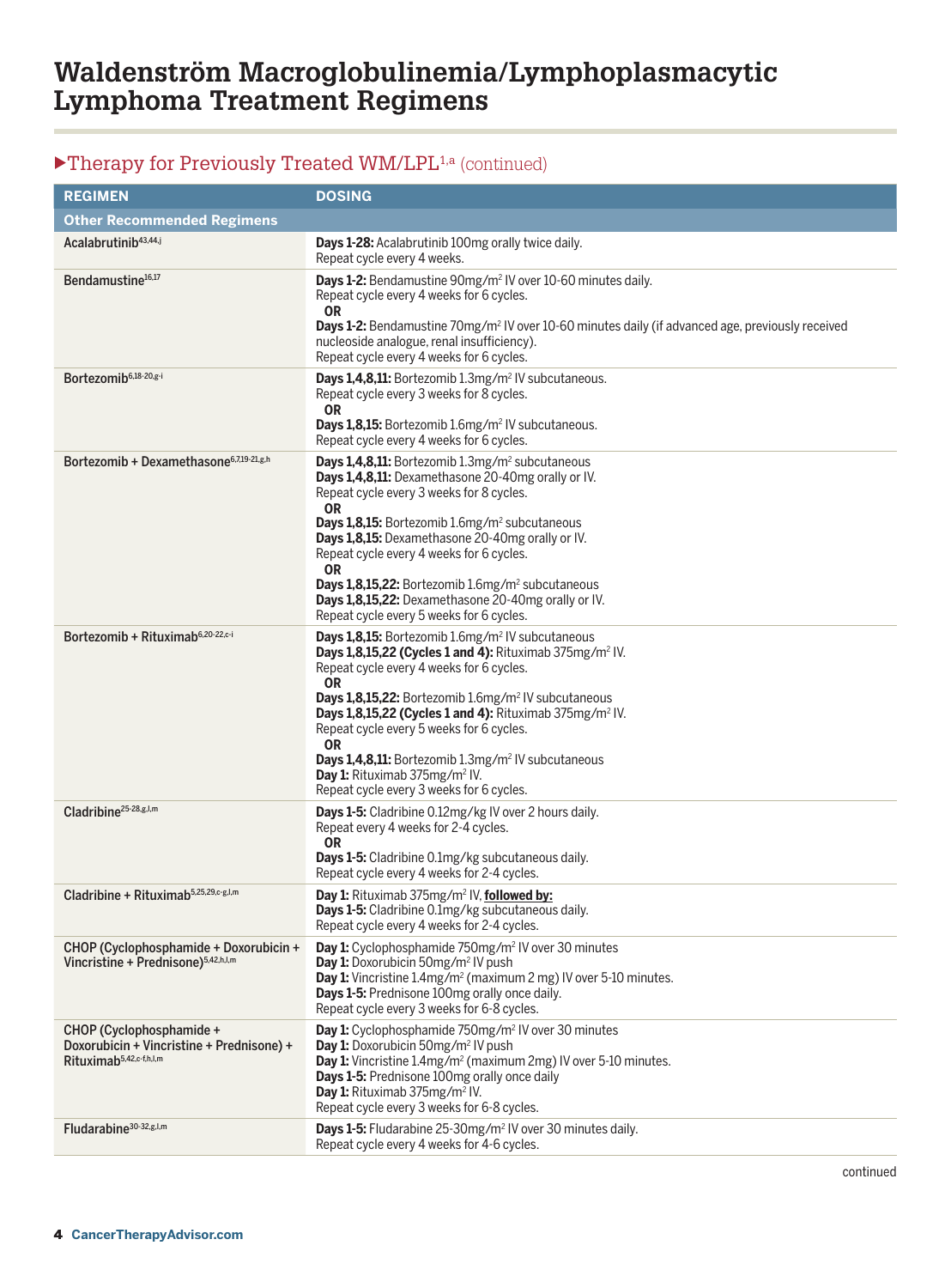### $\blacktriangleright$  Therapy for Previously Treated WM/LPL<sup>1,a</sup> (continued)

| <b>REGIMEN</b>                                                             | <b>DOSING</b>                                                                                                                                                                                                                                                                                                                                                                             |  |
|----------------------------------------------------------------------------|-------------------------------------------------------------------------------------------------------------------------------------------------------------------------------------------------------------------------------------------------------------------------------------------------------------------------------------------------------------------------------------------|--|
| <b>Other Recommended Regimens (continued)</b>                              |                                                                                                                                                                                                                                                                                                                                                                                           |  |
| Fludarabine + Cyclophosphamide +<br>Rituximab <sup>5,33,34,b-g,l,m</sup>   | <b>Days 1-3:</b> Fludarabine 25mg/m <sup>2</sup> IV over 30 minutes daily<br>Days 1-3: Cyclophosphamide 250mg/m <sup>2</sup> IV over 30 minutes<br>Day 1: Rituximab 375mg/m <sup>2</sup> IV.<br>Repeat cycle every 4 weeks for 4-6 cycles.                                                                                                                                                |  |
| Fludarabine + Rituximab $5,35,36, c \cdot g, l, m$                         | <b>Days 1-5:</b> Fludarabine 25mg/m <sup>2</sup> IV over 30 minutes daily<br>Day 1: Rituximab 375mg/m <sup>2</sup> IV.<br>Repeat cycle every 4 weeks for 4-6 cycles.                                                                                                                                                                                                                      |  |
| Rituximab <sup>5,39-41,c-f</sup>                                           | Day 1: Rituximab 375mg/m <sup>2</sup> IV.<br>Administer for one 4-week cycle; may repeat cycle after 3 months for a total of 8 doses.                                                                                                                                                                                                                                                     |  |
| Rituximab + Cyclophosphamide +<br>Prednisone <sup>5,42,c-f</sup>           | Day 1: Cyclophosphamide 1000mg/m <sup>2</sup> IV over 30 minutes<br>Days 1-5: Prednisone 100mg orally once daily<br>Day 1: Rituximab 375mg/m <sup>2</sup> IV.<br>Repeat cycle every 3 weeks for 6 cycles.                                                                                                                                                                                 |  |
| <b>Useful In Certain Circumstances</b>                                     |                                                                                                                                                                                                                                                                                                                                                                                           |  |
| Everolimus $45-47$                                                         | Days 1-28: Everolimus 10 mg orally once daily.<br>Repeat cycle every 4 weeks.                                                                                                                                                                                                                                                                                                             |  |
| Ofataumumab (for Rituximab-intolerant<br>individuals) <sup>48-50,f,n</sup> | Day 1 (Cycle 1): Ofatumumab 300mg IV<br>Administer for one weekly cycle, followed by:<br>Day 1 (Cycle 2 and beyond): Ofatumumab 1,000 mg IV.<br>Repeat cycle every week for 3 cycles<br><b>OR</b><br>Day 1 (Cycle 1): Ofatumumab 300mg IV<br>Administer for one weekly cycle, followed by:<br>Day 1 (Cycle 2 and beyond): Ofatumumab 2,000mg IV.<br>Repeat cycle every week for 4 cycles. |  |

#### **Hematopoietic Cell Transplanta**

In selected cases HCT may be appropriate with either:

- Allogeneic stem cell transplant (ablative or nonablative): ideally undertaken in the context of a clinical trial.
- Autologous stem cell transplant
- <sup>a</sup> AML = acute myeloid leukemia; HCT = hematopoietic cell transplantation; MDS = myelodysplastic syndrome.
- **b** Pneumocystis jiroveci pneumonia (PJP) prophylaxis should be considered for patients receiving bendamustine/rituximab or fludarabine/cyclophosphamide/rituximab.
- Premedication for hypersensitivity reactions is required. The recommended regimen includes diphenhydramine and acetaminophen.<br>An FDA-approved biosimilar is an appropriate substitute for rituximab.
- 
- Rituximab and hyaluronidase human injection for subcutaneous administration may be substituted for rituximab after patients have received the first full dose of rituximab by intravenous infusion.<sup>51-55</sup>
- 
- 
- Prophylactic antiviral therapy with entecavir is recommended for any patient who is HgsAg-positive and receiving anti-CD20 therapy.<br>Administer herpes zoster prophylaxis for all patients treated with proteasome inhibitors a Close monitoring or alternative therapies should be considered in some patients.
- Consider for patients presenting with symptomatic hyperviscosity, or in whom rapid IgM reduction is required.
- 
- This agent has multiple drug-drug and/or drug-food interactions.<br>Carfilzomib can potentially cause cardiac and pulmonary toxicity, especially in elderly patients. Premedication (dexamethasone) for infusion reactions is req
- <sup>l</sup> Exposure to nucleoside analogs (fludarabine and cladribine) should be avoided in patients who may be potential autologous HCT candidates.
- Nucleoside analogs may be associated with disease transformation and/or development of MDS/AML in patients with Waldenstrom macroglobulinemia.<br>Ofatumumab may be used for rituximab-intolerant individuals as a single-agent o
- available, it may be obtained for clinical use. Premedication (diphenhydramine; acetaminophen; prednisolone) for hypersensitivity and/or infusion reactions is required.

#### **References**

- 1. Referenced with permission from the NCCN Clinical Practice Guidelines in Oncology™ Waldenstrom Macroglobulinemia/Lymphoplasmacytic Lymphoma. Version 1.2022. Available at: https://www.nccn.org/professionals/physician\_gls/pdf/ waldenstroms.pdf. Accessed August 3, 2021.
- 2. Rummel MJ, Niederle N, Maschmeyer G, et al. Bendamustine plus rituximab versus CHOP plus rituximab as first-line treatment for patients with indolent and mantlecell lymphomas: an open-label, multicentre, randomised, phase 3 non-inferiority trial. Lancet. 2013;381:1203-1210.
- 3. Cheson BD, Rummel MJ. Bendamustine: rebirth of an old drug. J Clin Oncol. 2009;27:1492-1501.
- 4. Treon SP, Hanzis C, Tripsas C, et al. Bendamustine therapy in patients with relapsed or refractory Waldenstrom's macroglobulinemia. Clin Lymphoma Myeloma Leuk. 2011;11:133-135.
- 5. Rituximab (Rituxan) [package insert]. South San Francisco, CA: Genetech, Inc.; June 2021.
- 6. Bortezomib (Velcade) [package insert]. Cambridge, MA: Millennium Pharmaceuticals, Inc.; April 2019.
- 7. Treon SP, Ioakimidis L, Soumerai JD, et al. Primary therapy of Waldenstrom macroglobulinemia with bortezomib, dexamethasone, and rituximab: WMCTG clinical trial 05-180. J Clin Oncol. 2009;27:3830-3835.